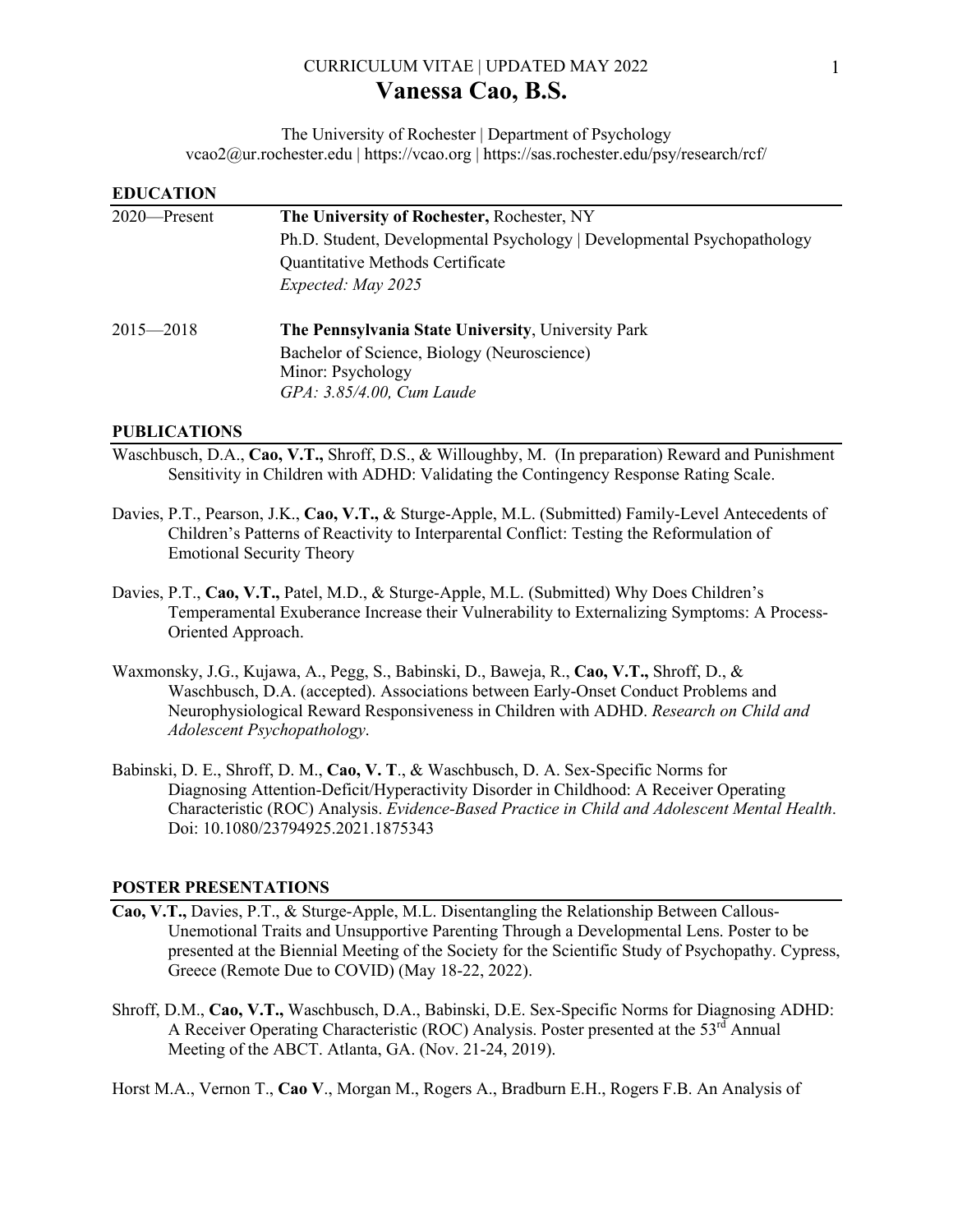Pediatric Social Vulnerability in the Pennsylvania Trauma Systems. 49<sup>th</sup> Annual Meeting Western Trauma Association (2019). (Abstract and Poster).

- Vernon, T.M., Bradburn, E.H, Cook, A.D., Jammula, S., **Cao, V.**, Rogers, F.B.,Trauma Patients Admitted to Non-surgical Services—A Marker For Poor Outcome.  $77<sup>th</sup>$  Annual Meeting of the American Association for the Surgery of Trauma and Clinical Congress of Acute Care Surgery (Sept. 26-29, 2018).
- Vernon T., Horst M.A., **Cao V**., Morgan M., Rogers A., Bradburn E.H., Rogers F.B. An Analysis of Pediatric Social Vulnerability and Insurance Status in the Pennsylvania Trauma Systems. 23<sup>rd</sup> Annual Challenges in Critical Care (2018). Hershey, PA (Abstract and Poster).
- Horst M.A., Vernon T., **Cao V**., Morgan M., Rogers A., Bradburn E.H., Rogers F.B. An Analysis of Pediatric Undertriage and Social Vulnerability in the Pennsylvania Trauma Systems. 23<sup>rd</sup> Annual Challenges in Critical Care (2018). Hershey, PA. (Abstract and Poster).

#### **MENTORING ACTIVITIES**

| 2022                         | Discover Grant for Undergraduate Research   University of Rochester                       |
|------------------------------|-------------------------------------------------------------------------------------------|
|                              | \$5,000 Discover Grant                                                                    |
|                              | Mentee: Ethan Kanh   Role: Supervisor                                                     |
| <b>RESEARCH EXPERIENCE</b>   |                                                                                           |
| 2020-Present                 | <b>University of Rochester, Department of Psychology</b>                                  |
|                              | Rochester Center for Research on Children and Families   Graduate                         |
|                              | <b>Research Assistant</b><br>Dr. Patrick Davies                                           |
|                              |                                                                                           |
|                              | Studies of high interest are marked with an *                                             |
| 2020-Present                 | *Constructive Interparental Conflict Resolution (Project THRIVE)                          |
|                              | National Institute of Child Health and Human Development                                  |
|                              | P.I. Dr. Patrick Davies   Project Role: Graduate Research Assistant                       |
|                              | Study Summary: This work aims to better understand how witnessing                         |
|                              | constructive interparental conflict may play a role in child development.                 |
| $2018 - 2020$                | <b>Penn State College of Medicine, Psychiatry</b>                                         |
|                              | <b>Attention and Behavior Clinic Research Group   Research Coordinator</b>                |
|                              | Dr. Daniel Waschbusch, Dr. Dara Babinski, Dr. James Waxmonsky                             |
| <b>Investigative Studies</b> |                                                                                           |
| 2020                         | *The Examination of Underlying Neural Mechanisms in Girls With and Without<br><b>ADHD</b> |
|                              | National Institute of Mental Health                                                       |
|                              | P.I. Dr. Dara Babinski   Project Role: Project Coordinator                                |
|                              | Study Summary: This work aims to understand the neural underpinnings of social            |
|                              | processing in girls.                                                                      |
| $2019 - 2020$                | *The Examination of Underlying Mechanisms of Borderline Personality Features              |
|                              | in female, adolescent ADHD Populations                                                    |
|                              | Children's Miracle Network                                                                |
|                              | P.I. Dr. Dara Babinski   Project Role: Project Coordinator                                |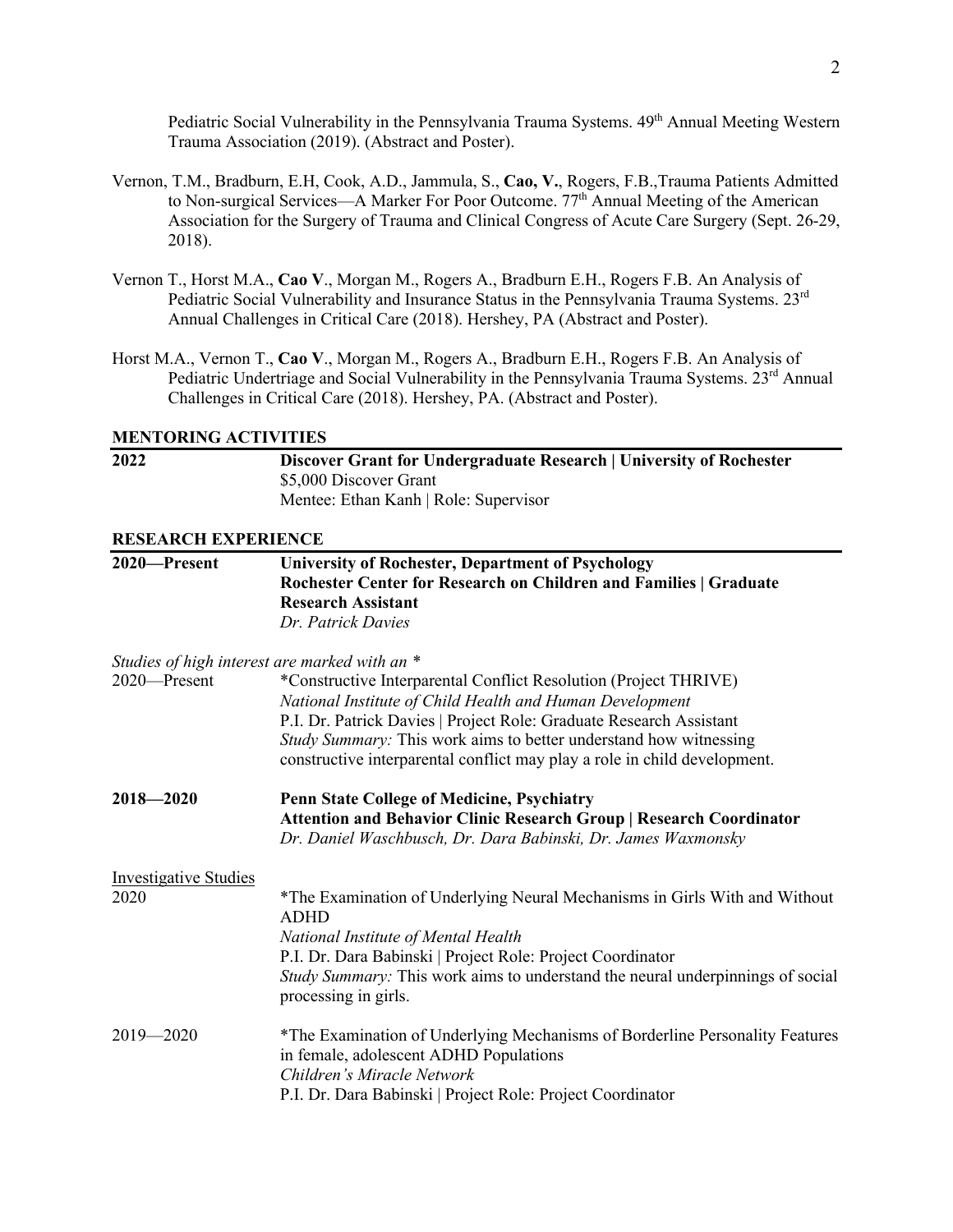|                                           | Study Summary: This work aims to understand the link between<br>ADHD and BPD and identify risks for BPD to inform future intervention efforts.                                                                                                                                                                                                                                                                                                                                                                |
|-------------------------------------------|---------------------------------------------------------------------------------------------------------------------------------------------------------------------------------------------------------------------------------------------------------------------------------------------------------------------------------------------------------------------------------------------------------------------------------------------------------------------------------------------------------------|
| $2019 - 2020$                             | Examining the Role of Reward Responsiveness in the Behavioral Treatment of<br>Pediatric ADHD<br>Penn State College of Medicine, Department of Psychiatry<br>P.I. Dr. James Waxmonsky   Project Role: Project Coordinator<br>Study Summary: This work aims to capture how the 2019 Summer Treatment<br>Program affects child responsiveness to reward through EEG capture of ERPs<br>and LPPs.                                                                                                                 |
| $2019 - 2020$                             | *Examining Executive Functioning Deficits, Affective Deficits, and Social<br>Functioning to Understand Disruptive Behaviors and Callous-unemotional Traits<br>\$39,301 Children's Miracle Network<br>P.I. Dr. Daniel Waschbusch   Project Role: Project Coordinator<br>Study Summary: This work aims to understand the impact of Attention-Deficit<br>Hyperactivity Disorder, conduct problems, and callous-unemotional traits on<br>different behaviors and cognitive skills in children ages 6 to 13 years. |
| $2018 - 2020$                             | *Monetary Reward Processing and Emotion Regulation in Adolescence: An<br>fMRI pilot Study<br>Penn State College of Medicine, Department of Psychiatry<br>P.I. Dr. Dara Babinski   Project Role: Project Coordinator<br>Study Summary: This work utilizes EEG and fMRI techniques to identify<br>patterns of brain activation underlying monetary reward processing and emotion<br>regulation in adolescents, as well as the correspondence between parent and<br>adolescent neural activation.                |
| <b>Treatment Studies</b><br>$2019 - 2020$ | *Reward and Punishment Sensitivity and Treatment Response in Children with<br>Disruptive Behavior Disorders and Callous-Unemotional Traits<br>\$39,301 Children's Miracle Network<br>P.I. Dr. Daniel Waschbusch   Project Role: Project Coordinator<br>Study Summary: This work aims to examine the effectiveness of parent<br>management training for children with conduct problems and callous-<br>unemotional traits in children 5 to 12 years of age.                                                    |
| $2018 - 2020$                             | *The Role of Parental Emotion Regulation in Parent-Child Conflicts<br>\$59,993 Tobacco CURE Project, PA Department of Health<br>P.I. Dr. James Waxmonsky   Project Role: Project Coordinator<br>Study Summary: This work aims to address negative parenting through therapy in<br>order to combat child misbehavior in the home. Throughout this study EEG data<br>is collected from both parents and children, as well as a recorded interaction.                                                            |
| $2018 - 2020$                             | Neurophysiological Markers of Pediatric Irritability and its Response to<br>Intervention<br>\$39,848 Children's Miracle Network Research<br>P.I. Dr. Raman Baweja   Project Role: Project Coordinator<br>Study Summary: This work aims to predict both ADHD and irritability in<br>children ages 5 to 12 years old through EEG ERP and LPP data and how both of<br>these realms may be better managed with stimulant medication.                                                                              |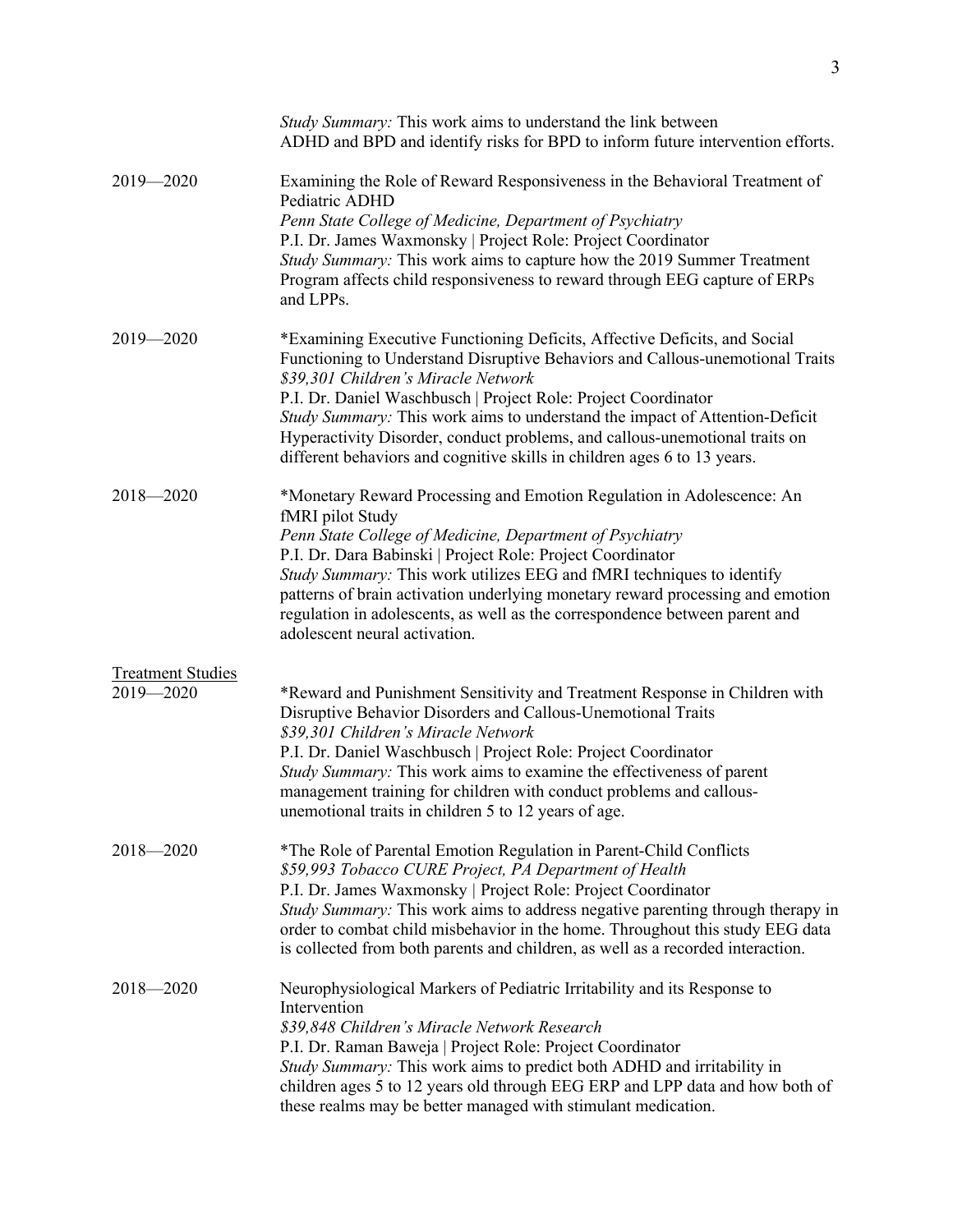| <b>Pharmaceutical Trials</b>  |                                                                                                                                                                                                                                                                                                                                                                                                   |
|-------------------------------|---------------------------------------------------------------------------------------------------------------------------------------------------------------------------------------------------------------------------------------------------------------------------------------------------------------------------------------------------------------------------------------------------|
| $2019 - 2020$                 | A Phase 3, Randomized, Double-Blind, Placebo-Controlled, Parallel Group,<br>Adult Laboratory Classroom Study to Evaluate the Safety and Efficacy of PRC-<br>063 Compared to Placebo in Adults with ADHD<br>Purdue Pharma                                                                                                                                                                          |
|                               | P.I. Dr. Dara Babinski   Project Role: Project Coordinator<br>Study Summary: This work aims to continue testing the effectiveness of a new,<br>extended-release, stimulant medication in adults with ADHD.                                                                                                                                                                                        |
| $2018 - 2020$                 | Open-Label Extension Study to Evaluate the Long Term Safety and Efficacy of<br>SPN-812 ER for the Treatment of Pediatric Patients with Attention<br>Deficit/Hyperactivity Disorder (ADHD).<br><b>Supernus Pharmaceuticals</b>                                                                                                                                                                     |
|                               | P.I. Dr. James Waxmonsky   Project Role: Project Coordinator<br>Study Summary: This open-label investigational trial is a continuation study for<br>participants who participated in the original blinded study.                                                                                                                                                                                  |
| $2018 - 2019$                 | Evaluation of SPN-812 ER 400 and 600 mg Efficacy and Safety in Adolescents<br>with ADHD - A Double-Blind, Placebo Controlled, Pivotal Trial<br><b>Supernus Pharmaceuticals</b>                                                                                                                                                                                                                    |
|                               | P.I. Dr. James Waxmonsky   Project Role: Project Coordinator<br>Study Summary: This investigational trial seeks determine the safety and efficacy<br>of a non-stimulant drug in children ages 6 to 17 years with ADHD.                                                                                                                                                                            |
| Other Studies<br>2018-Present | Maternal Depression and Reward Responsiveness<br>\$40,000 Children's Miracle Network<br>P.I. Dr. Dahlia Mujurkee, Dr. Dara Babinski   Project Role: Research Support<br>Study Summary: This work examines maternal reward responsiveness, measured<br>across neurophysiological, behavioral, and self-report measures as a marker of<br>depression in mothers of adolescents.                     |
| 2018                          | Penn Medicine Lancaster General Hospital, Trauma Surgery   Research<br><b>Assistant</b><br>Dr. Frederick Rogers                                                                                                                                                                                                                                                                                   |
| 2018                          | Trauma Patients Admitted to Non-Surgical Services: A Marker for Poor<br>Outcome<br>Lancaster General Hospital, Department of Acute and Trauma Surgery<br>P.I. Dr. Eric Bradburn   Project Role: Research Intern<br>Study Summary: This work aimed to investigate how trauma patient surgical<br>outcomes are affected based on whether or not they are admitted to a recognized<br>trauma center. |
| 2018                          | American Trauma Society, Pennsylvania Division (ATSPA) Safety<br><b>Grant Award</b><br>\$1,400 State Mini-Grant<br>P.I. Dr. Eric Bradburn   Project Role: Research Intern                                                                                                                                                                                                                         |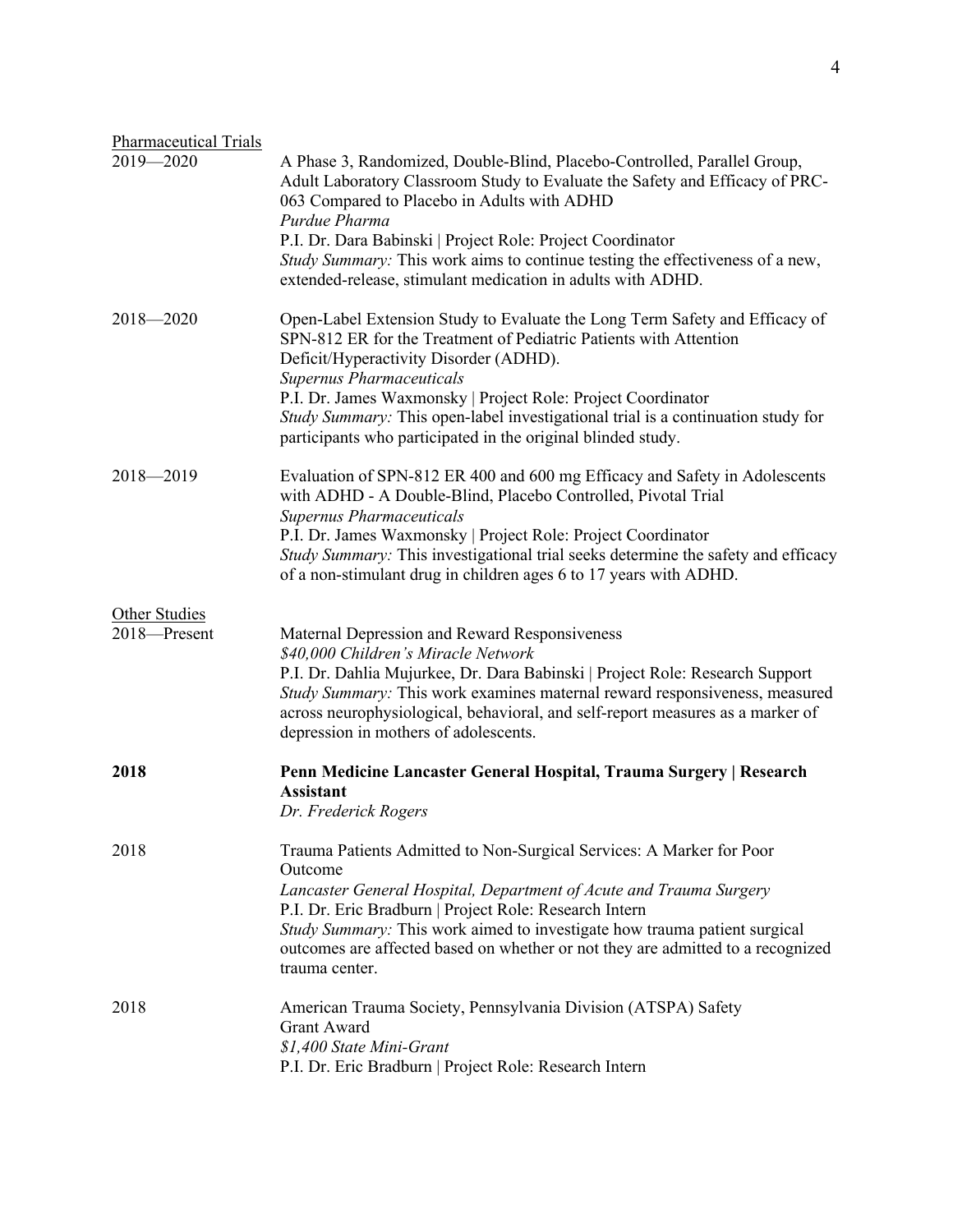|               | Study Summary: This grant was awarded to provide funding to train and supply<br>rural and Amish populations with the skills and supplies necessary to deliver<br>trauma care prior to the arrival of medical services.                                                                                                                                                                                                                                                         |
|---------------|--------------------------------------------------------------------------------------------------------------------------------------------------------------------------------------------------------------------------------------------------------------------------------------------------------------------------------------------------------------------------------------------------------------------------------------------------------------------------------|
| $2017 - 2020$ | Penn State, The Relationships and Stress Lab   Research Assistant (2017-<br>2020) & Lab Manager (2017-2018)<br>Dr. Amy Marshall                                                                                                                                                                                                                                                                                                                                                |
| 2019          | *Family Violence: The Role of Trauma<br>\$1, 835,954 National Institute of Health, NICHD<br>P.I. Dr. Amy Marshall   Project Role: Research Assistant<br>Study Summary: This work aims to bridge the gap between trauma exposure and<br>family violence perpetration in the context of diverse forms of perceived threat.                                                                                                                                                       |
| 2018          | *Mechanisms of Firearm-Related Family Violence: Children, Intimate<br>Relationships, and Conflictual Life Events (CIRCLE) Study II<br>\$4,915 Penn State Justice Center for Research<br>P.I. Dr. Amy Marshall   Project Role: Lab Manager<br>Study Summary: This work is a continuation of the CIRCLE study, examining<br>behavior observed in inter-parental and parent-to-child aggression while also<br>assessing the effects of the presence of firearms in the household. |
| 2018          | *Emotion Regulation and Co-regulation in Couples with Posttraumatic<br><b>Stress Disorder</b><br>\$155,093 National Institute of Health<br>P.I. Dr. Steffany Fredman   Project Role: Lab Manager<br>Study Summary: This work investigates how PTSD affects emotion regulation in<br>couples through the examination of patterns in voice frequencies during specific<br>interactions.                                                                                          |
| $2017 - 2018$ | *Predicting Severity of IPA in Men with PTSD through Romantic<br>Relationships<br>Penn State University Park, Department of Clinical Psychology<br>P.I. Amy Marshall   Project Role: Research Assistant<br>Study Summary: This work examined how interpersonal aggression may be able<br>to be predicted through behaviors observed through couple interactions.                                                                                                               |
| $2015 - 2016$ | Penn State, Freshman Research Initiative   Research Student<br>Dr. Kim Nelson, Dr. Glenna Malcolm, Dr. Charles Anderson                                                                                                                                                                                                                                                                                                                                                        |
| 2016          | Heat and Drought Tolerance of Transgenic Plants in the Wheat Family<br>Penn State University Park, Department of Biology<br>P.I. Dr. Charles Anderson   Project Role: Research Student<br>Study Summary: This work investigated various DNA mutations in the Wheat<br>family that would survive extreme weather circumstances with an aim to target<br>hunger crises in areas with poor growing conditions.                                                                    |
| 2016          | Environmental and Toxic Stressors on Arabidopsis Thaliana<br>Penn State University Park, Department of Biology<br>P.I. Dr. Charles Anderson   Project Role: Research Student                                                                                                                                                                                                                                                                                                   |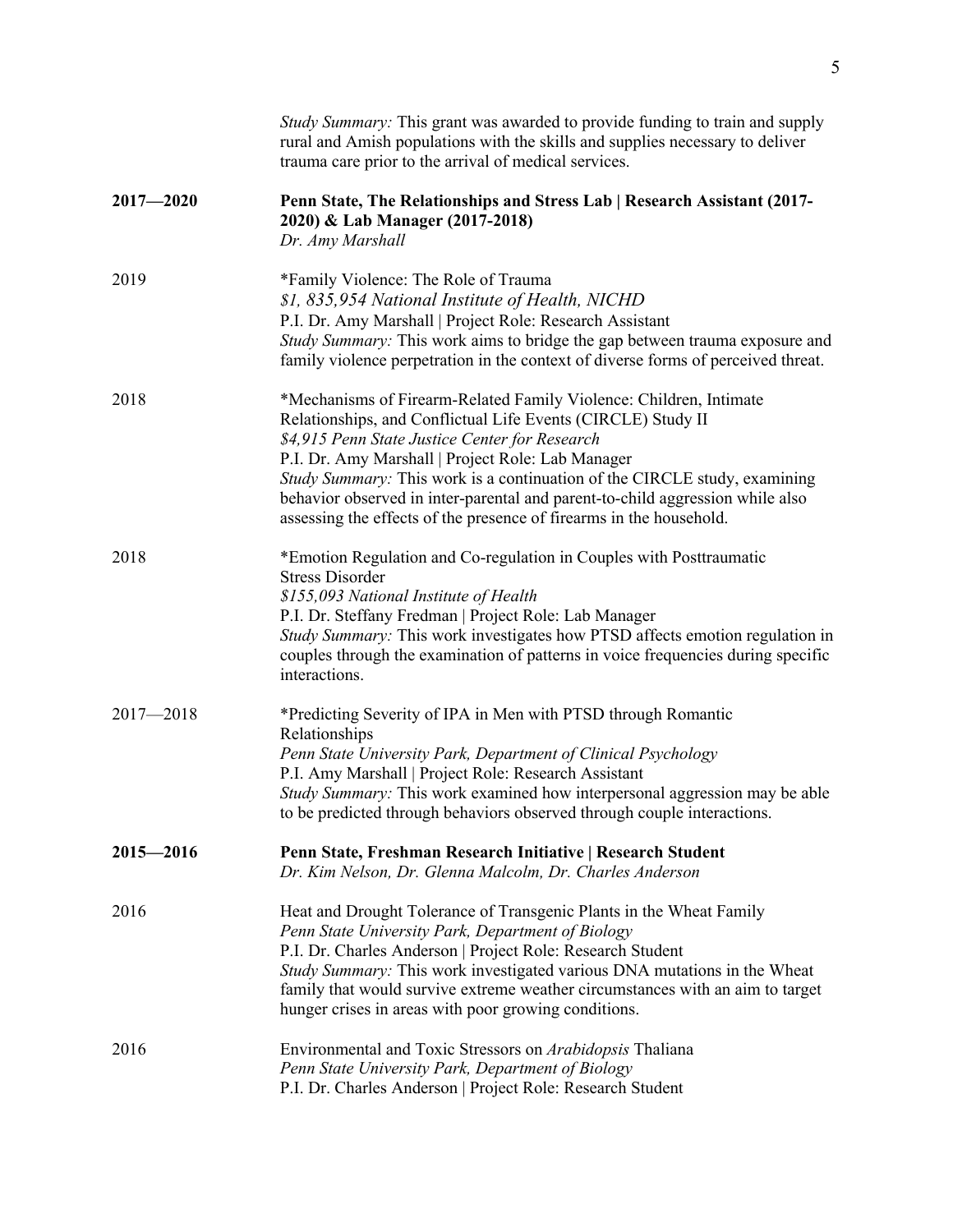|                            | Study Summary: This work investigated transgenic mutations within Arabidopsis<br>Thaliana that would be able to survive extreme conditions such as extremely<br>acidic or basic environments.      |  |
|----------------------------|----------------------------------------------------------------------------------------------------------------------------------------------------------------------------------------------------|--|
| $2011 - 2017$              | Penn State, Valentine Center for Turfgrass Science   Laboratory Assistant<br>Dr. Wakkar Uddin                                                                                                      |  |
|                            | • Utilized chlorophyll meter and nutrient assessments to evaluate turfgrass<br>health                                                                                                              |  |
|                            | • Inputted daily experimental data electronically for further statistical analysis<br>• Retrieve turfgrass samples from experimental plots weekly for biomass<br>quality and root quality analysis |  |
| <b>HONORS &amp; AWARDS</b> |                                                                                                                                                                                                    |  |
| 2022                       | <b>Blitz Talk Award   Society for Scientific Study of Psychopathy</b><br>Awarded to students with exceptional blitz talk presentations at the biennial<br>conference.                              |  |
| 2018                       | <b>Graduated Cum Laude   The Pennsylvania State University</b><br>Top 12% of all 2018 Eberly College of Science Graduates                                                                          |  |
| 2016-Present               | Psi Chi, Psychology National Honor Society<br>The Pennsylvania State University Chapter                                                                                                            |  |
| $2015 - 2018$              | Dean's List Academic Honors   The Pennsylvania State University<br>Fall 2015, Spring 2016, Fall 2016, Spring 2017, Fall 2017, Spring 2018                                                          |  |
| $2015 - 2018$              | University Trustee Scholarship   The Pennsylvania State University<br>Awarded 2015-2016, 2016-2017, 2017-2018                                                                                      |  |
| 2015                       | 4-year Provost Award   The Pennsylvania State University                                                                                                                                           |  |
| <b>CLINICAL EXPERIENCE</b> |                                                                                                                                                                                                    |  |
| $2019 - 2020$              | *Annual Summer Treatment Program (STP) for Children with ADHD and<br>related disorders                                                                                                             |  |
|                            | \$72,000 Children's Miracle Network                                                                                                                                                                |  |
|                            | Penn State College of Medicine Department of Psychiatry                                                                                                                                            |  |
|                            | Program Director: Dr. Daniel Waschbusch   Project Role: Assistant Coordinator                                                                                                                      |  |
|                            | <i>Program Summary:</i> The STP is designed to implement behavioral training<br>through a point system in a summer camp setting for children exhibiting<br>externalizing behaviors.                |  |
| <b>TEACHING</b>            |                                                                                                                                                                                                    |  |
| $2020 - 2021$              | <b>Graduate Teaching Assistant, Department of Psychology</b>                                                                                                                                       |  |
| SP 2021                    | PSYC 262, Human Motivation<br>Dr. Christopher Neimiec                                                                                                                                              |  |
|                            |                                                                                                                                                                                                    |  |
| FA 2020, FA 2021           | PSYC 289, Developmental Child Psychopathology                                                                                                                                                      |  |
|                            | Dr. Jennifer Aube                                                                                                                                                                                  |  |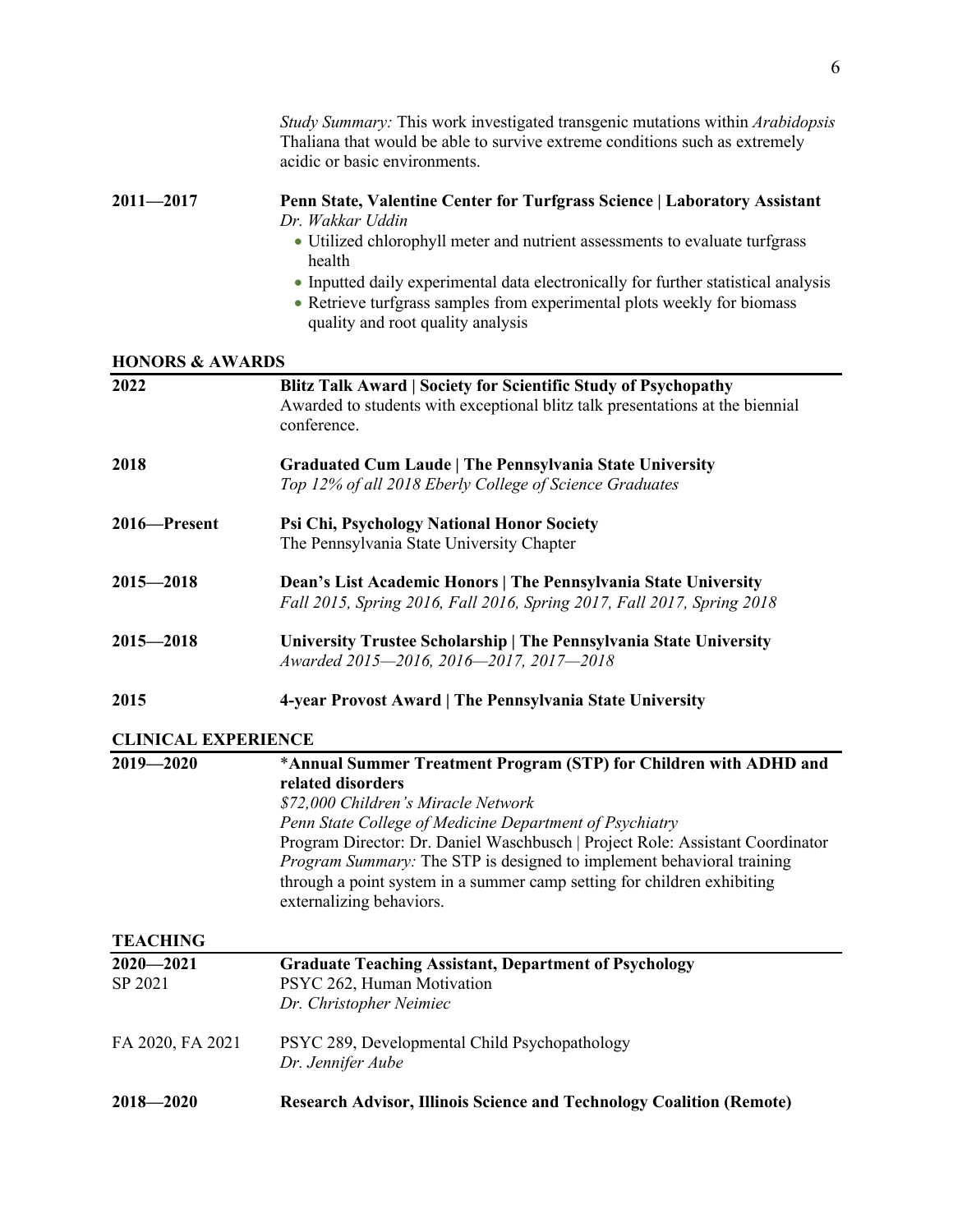| $2016 - 2018$    | <b>Teaching Assistant, Department of Biology</b>                                         |
|------------------|------------------------------------------------------------------------------------------|
| FA 2017, FA 2018 | BIOL 230W Lab, Molecular and Cellular Biology<br>Dr. Jennelle Malcos, Dr. Matthew Endres |
| SP. 2017, SP2018 | BIOL 120A, Plants, People, and Places<br>Dr. Glenna Malcolm                              |
|                  |                                                                                          |

**2016 Research Supervisor, Freshman Research Initiative, Department of Biology** *Dr. Kim Nelson, Dr. Glenna Malcolm*

### **INVITED TALKS & LECTURES**

| <b>SP 2022</b>           | Society for the Scientific Study of Psychopathy Biennial Conference             |
|--------------------------|---------------------------------------------------------------------------------|
|                          | <b>Invited Blitz Talk</b>                                                       |
|                          | Disentangling the relationship between parenting and callous-unemotional traits |
|                          | through a developmental lens                                                    |
| <b>SP 2022</b>           | St. John Fisher College   PSYC 231   Developmental Psychology                   |
|                          | Instructor: Lucia Parry, M.A.                                                   |
|                          | Guest Lecture   Topic: Middle Childhood Emotional and Social Development        |
| FA 2021                  | University of Rochester   PSYC 289   Developmental Psychopathology              |
|                          | Instructor: Dr. Jennifer Aube                                                   |
|                          | Guest Lecture   Topic: CD, ODD, and ADHD                                        |
| <b>SERVICE</b>           |                                                                                 |
| $2020 - 2021$            | Diversity, Equity, and Inclusion (DEI) Committee   Student Liasion              |
|                          | Department of Psychology   University of Rochester                              |
| 2020-Present             | Next Gen Psych Scholars Program   Graduate Student Mentor                       |
|                          | Department of Psychology   University of Minnesota                              |
| $2018 - 2020$            | <b>Mentor Match Engine   Research Mentor</b>                                    |
|                          | Department of Education   Illinois Science and Technology Coalition             |
| <b>LEADERSHIP</b>        |                                                                                 |
| $2016 - 2018$            | Psi Chi, International Honor Society in Psychology                              |
| $2017 - 2018$            | President, Psi Chi Penn State Chapter                                           |
| 2017                     | Secretary, Psi Chi Penn State Chapter                                           |
| $2015 - 2018$            | <b>ServeState: Students for Philanthropy</b>                                    |
| $2017 - 2018$            | President                                                                       |
| $2016 - 2017$            | Service Coordinator                                                             |
| $2015 - 2016$            | <b>Assistant Philanthropy Chair</b>                                             |
| <b>MEDIA APPEARANCES</b> |                                                                                 |

| 2016 | Members of Penn State's service organization ServeState speak on their                         |
|------|------------------------------------------------------------------------------------------------|
|      | passion for volunteering                                                                       |
|      | https://www.collegian.psu.edu/news/campus/article 57c340dc-b845-11e6-81a7-<br>4b612ecc930.html |